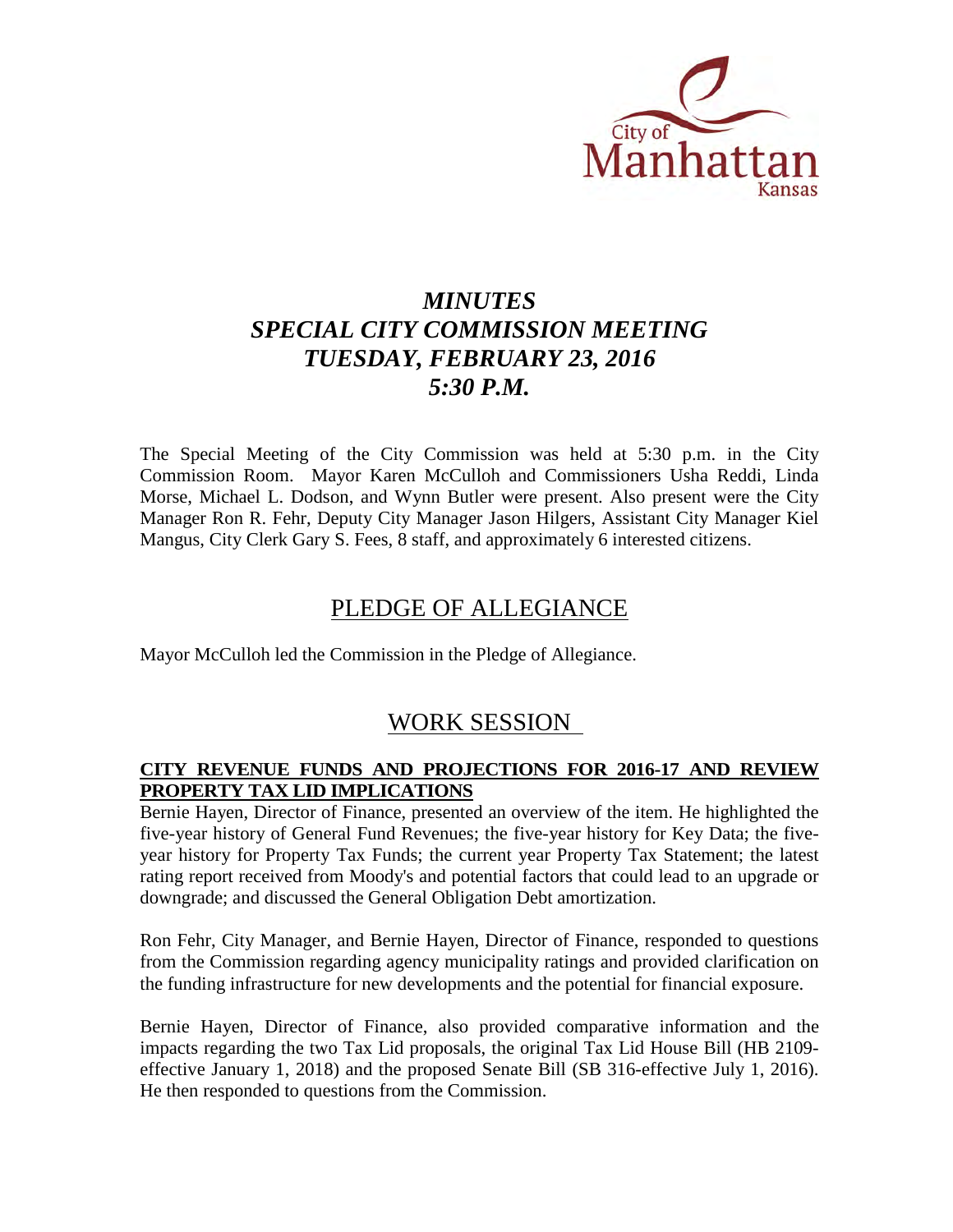**Minutes** Special City Commission Meeting February 23, 2016 Page 2

# WORK SESSION *(CONTINUED)*

### **CITY REVENUE FUNDS AND PROJECTIONS FOR 2016-17 AND REVIEW PROPERTY TAX LID IMPLICATIONS** *(CONTINUED)*

Commissioner Butler stated that the majority of taxpayers will like the tax lid. He said the current system is convoluted because the mill levy could remain flat, but property taxes would still go up because of increased home valuations. He stated the appraisals are not going to affect how much your tax goes up and will be tied to the Consumer Price Index (CPI), which he agreed is probably faulty, but it's the one the State picked. He said that this is what the City has to deal with and unfortunately, the Commission is going to have to make hard choices and decide what is going to be bought and what is going to have to be put on the ballot.

Commissioner Morse stated that part of the solution is applying more pressure on getting delinquent property taxes paid.

Commissioner Dodson commented on the tax lid and stated that the constraint is the use of the national CPI that does not have much relevance to the City of Manhattan against the total valuation increase that we have had historically. He stated there is some education that needs to be done locally and at the state level.

Mayor McCulloh stated that people will not see the impact of the tax lid initially. She voiced concern with the tax lid and stated that once the reserves are spent and the local budget is cut, it will be very difficult to sustain needed services and to support quality of life initiatives.

Commissioner Reddi stated that it is insulting for the state legislature to implement a tax lid while it has its own issues. She said what they are saying is you need to be held responsible because you don't know how to do it.

After discussion and comments from the Commission, Ron Fehr, City Manager, stated that the CPI does not consider what the City actually purchases and said that the City does not do much traditional consumer purchases. He also discussed funding considerations for the Kansas Public Employees Retirement System (KPERS) and Kansas Police and Firemen's Retirement System (KP&F).

Bernie Hayen, Director of Finance, responded to questions from the Commission and provided additional information on the property tax lid implications.

Mayor McCulloh opened the public comments.